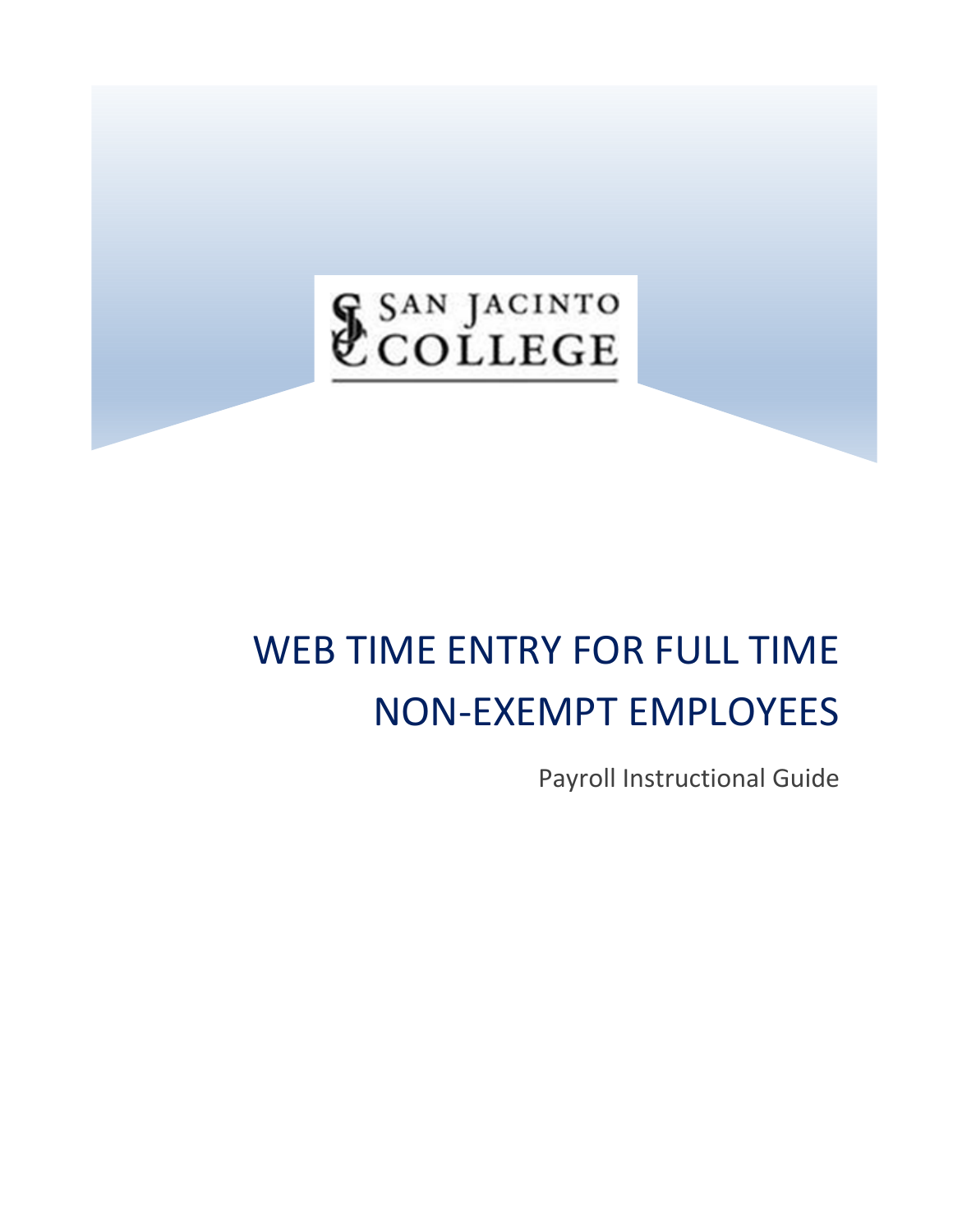## **Section I: Web Time Entry – Clocking In and Out**

- 1. Log into SOS.
- 2. Navigate to the *Employees* section and select the *Employee Dashboard* or the *Time Entry* tile. *(The Time Entry tile take you directly to step 4 of this handout.)*

| <b>\$ SAN JACINTO COLLEGE</b>                                                                 |                                                                                                |                                                                                                                              | ∗                                                                                                       |
|-----------------------------------------------------------------------------------------------|------------------------------------------------------------------------------------------------|------------------------------------------------------------------------------------------------------------------------------|---------------------------------------------------------------------------------------------------------|
| <b>WELCOME TO S.O.S.</b>                                                                      |                                                                                                |                                                                                                                              |                                                                                                         |
| All Users<br>Employees Finance Financial Aid<br><b>Employees</b>                              | Students<br>MyWork                                                                             |                                                                                                                              | <b>Acces</b>                                                                                            |
| <b>Employee Dashboard</b><br>View pay information, benefits, taxes, leave<br>balances.        | <b>Time Entry</b><br>C<br>Timesheet access for the bi-weekly pay<br>period                     | <b>Monthly Leave Report</b><br>$1 - 1$<br><b>FE</b><br>Leave report access. Report daily absences,<br>review leave balances. | <b>Foundation Deduction</b><br>L<br>Authorize donations to the Foundation<br>through payroll deduction. |
| <b>Salary Statement</b><br>View Current Annual Salary Statement.                              | <b>Employee Confidentiality</b><br>스틱<br>View or Update Employee Confidentiality<br>Agreement. | <b>Disability Status</b><br>Voluntary Self-Identification of Disability                                                      | Veteran Survey<br>$\frac{1}{\Omega}$<br>Update Federal and State Veteran<br>Classification              |
| <b>Student Outcomes Measures</b><br>KPI C<br>View student success metrics by<br>demographics. | <b>Workforce Demographics</b><br>O<br>View Workforce Demographic dashboards.                   |                                                                                                                              |                                                                                                         |

3. On the Employee Dashboard select the *Enter Time* button.

| <b>§ SAN JACINTO COLLEGE</b><br>m.                     |                   |                                 |         |                         |                     |                                          |                                |
|--------------------------------------------------------|-------------------|---------------------------------|---------|-------------------------|---------------------|------------------------------------------|--------------------------------|
| <b>Employee Dashboard</b><br><b>Employee Dashboard</b> |                   |                                 |         |                         |                     |                                          |                                |
|                                                        | Mouse, Minnie D.  | Leave Balances as of 12/03/2018 |         |                         |                     |                                          |                                |
|                                                        | <b>My Profile</b> | Sick Leave in hours             | 0.00    | Vacation in hours       | (15.53)             | Comp. Time in hours                      | (0.63)                         |
|                                                        |                   | Personal business in hours      | (1,0.0) | Campus Closure in hours | $-65.25$            |                                          |                                |
|                                                        |                   |                                 |         |                         |                     |                                          | Full Leave Balance Information |
| Pay Information                                        |                   |                                 |         |                         | $\hat{\phantom{a}}$ | / My Activities                          |                                |
| Latest Pay Stub: 07/25/2018                            | All Pay Stubs     | Direct Deposit Information      |         | Deductions History      |                     |                                          |                                |
| Earnings                                               |                   |                                 |         |                         | $\checkmark$        | <b>Enter Time</b>                        |                                |
|                                                        |                   |                                 |         |                         |                     | Approve Time                             |                                |
|                                                        |                   |                                 |         |                         |                     |                                          |                                |
|                                                        |                   |                                 |         |                         | v                   | Approve Leave Report                     |                                |
| <b>Benefits</b><br>Taxes                               |                   |                                 |         |                         | $\checkmark$        | Approve Leave Request                    |                                |
|                                                        |                   |                                 |         |                         |                     | Electronic Personnel Action Forms (EPAF) |                                |
|                                                        |                   |                                 |         |                         | $\checkmark$        | Faculty Load and Compensation            |                                |
| <b>Job Summary</b><br><b>Employee Summary</b>          |                   |                                 |         |                         | $\checkmark$        | Effort Certification                     |                                |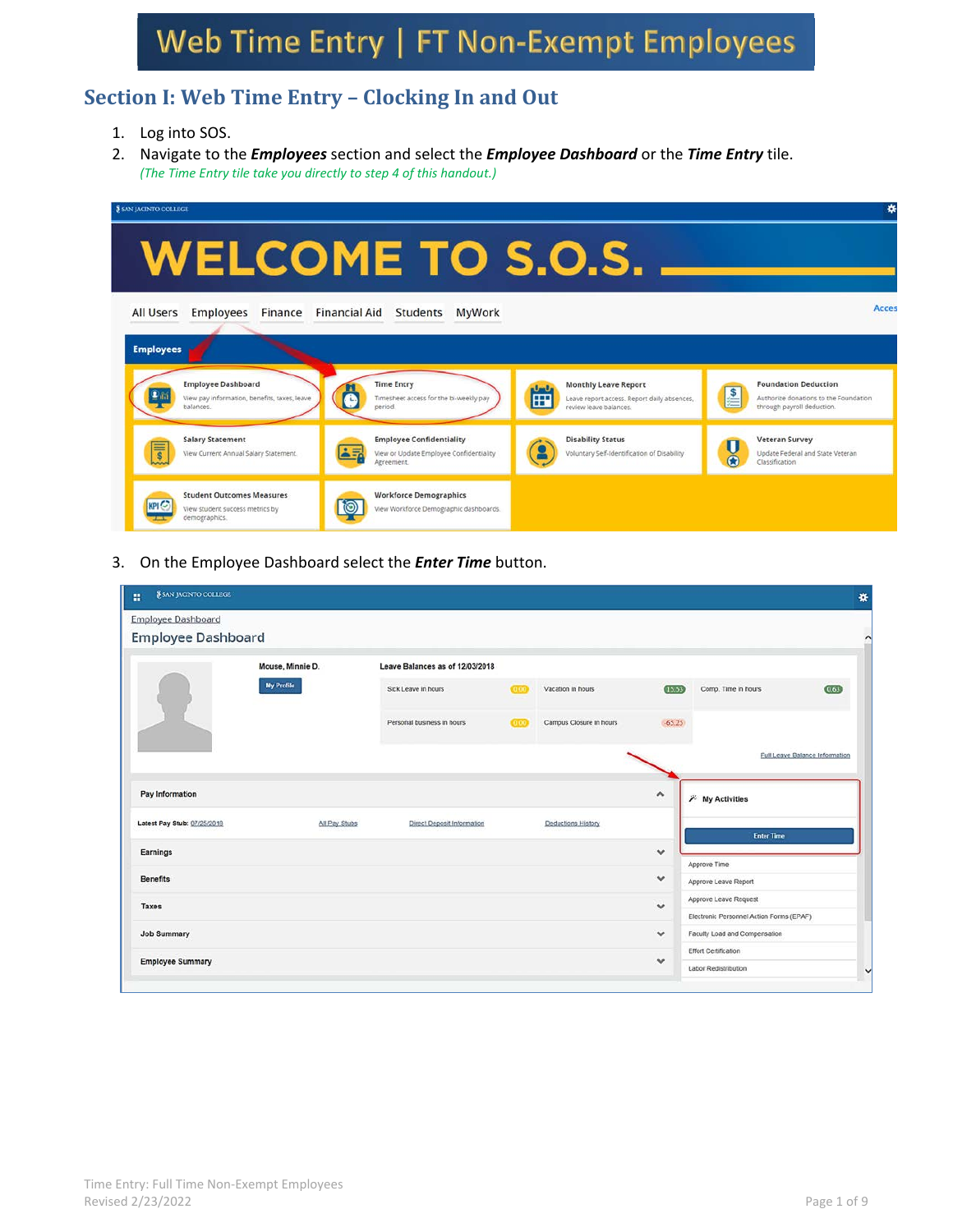4. If you have not started the timesheet the screen will have a *Start Timesheet* button. If you have started, the timesheet will be in an "In Progress" status.

| <b>§ SAN JACINTO COLLEGE</b><br>w |                                                                             |              |               |                        |
|-----------------------------------|-----------------------------------------------------------------------------|--------------|---------------|------------------------|
| Employee Dashboard . Timesheet    |                                                                             |              |               |                        |
| Timesheet                         |                                                                             |              |               |                        |
| Approvals                         | Timesheet                                                                   |              |               |                        |
|                                   |                                                                             |              |               |                        |
| <b>Pay Period</b>                 | <b>Hours/Units</b>                                                          | Submitted On | <b>Status</b> |                        |
|                                   | Wonderful Employee, C99276-00, J, 66042, Business Office, Rate: \$14.000000 |              |               |                        |
| 12/03/2018 - 12/16/2018           |                                                                             |              | Not Started   | <b>Start Timesheet</b> |

5. You will receive a message in the top right corner when the timesheet has been created

Timesheet successfully created.

6. Select *Clock In* to record your time entry.

successfully.

| <b>§ SAN JACINTO COLLEGE</b><br>m                                                                            |               |            |                 |                      |
|--------------------------------------------------------------------------------------------------------------|---------------|------------|-----------------|----------------------|
| Employee Dashboard · Timesheet · Wonderful Employee, C99276-00, J, 66042, Business Office, Rate: \$14.000000 |               |            |                 |                      |
| Wonderful Employee, C99276-00, J, 66042, Business Office, Rate: \$14.000000                                  |               |            |                 |                      |
| 12/03/2018 - 12/16/2018<br>$\odot$                                                                           |               |            |                 |                      |
| SUNDAY                                                                                                       | <b>MONDAY</b> | TUESDAY    | WEDNESDAY       | THURSDAY             |
| 3<br>2                                                                                                       |               | 4          | 5               | 6                    |
|                                                                                                              |               |            |                 |                      |
|                                                                                                              |               |            |                 |                      |
|                                                                                                              |               |            |                 |                      |
|                                                                                                              |               |            | + Add Earn Code |                      |
|                                                                                                              |               |            |                 |                      |
| Earn Code                                                                                                    |               |            |                 |                      |
| <b>Regular Pay</b>                                                                                           | v             | ⊙ Clock In |                 | $\odot$ Cl           |
|                                                                                                              |               |            |                 |                      |
|                                                                                                              |               |            |                 | <b>Add More Time</b> |
|                                                                                                              |               |            |                 |                      |
|                                                                                                              |               |            |                 |                      |

Reviewing your timesheet:

- **A.** The *Timesheet data successfully saved* message will populate when your time has been saved.
- **B.** The timesheet status and the submission deadline date will populate in the top right corner of the timesheet. In addition, a leave balance link navigates you to your available leave.
- **C.** Arrows on each side of the calendar will allow you to view the previous or next week of the pay period.
- **D.** Follow steps 1 3 above and select "*In Progress*" timesheet to use the **clock out** button.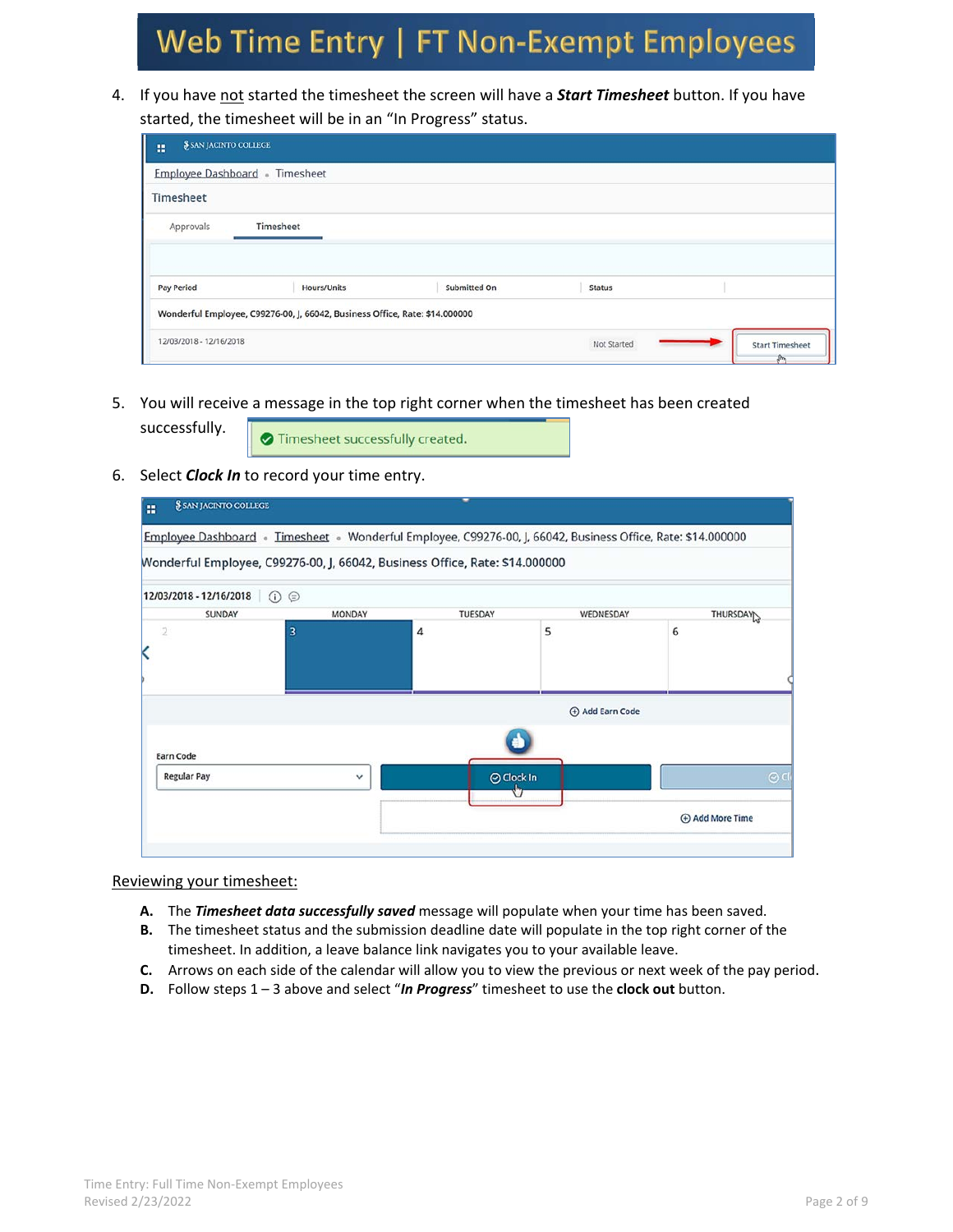| <b>&amp; SAN JACINTO COLLEGE</b><br>m                                                                        |                                           |         |               |          |                                         | ₩                                          |
|--------------------------------------------------------------------------------------------------------------|-------------------------------------------|---------|---------------|----------|-----------------------------------------|--------------------------------------------|
| Employee Dashboard · Timesheet · Wonderful Employee, C99276-00, J, 66042, Business Office, Rate: \$14.000000 |                                           |         |               |          | A<br>Timesheet data successfully saved. |                                            |
| Wonderful Employee, C99276-00, J, 66042, Business Office, Rate: \$14.000000                                  |                                           |         |               |          | B                                       | ○ Restart Time ⊙ Leave Balances            |
| $\odot$<br>12/03/2018 - 12/16/2018                                                                           |                                           |         |               |          |                                         | In Progress Submit By 12/17/2018, 11:59 PM |
| SUNDAY                                                                                                       | MONDAY                                    | TUESDAY | WEDNESDAY     | THURSDAY | FRIDAY                                  | SATURDAY                                   |
|                                                                                                              |                                           |         | Add Earn Code |          |                                         |                                            |
| ⊙08:00 AM -<br><b>Regular Pay</b>                                                                            | D)<br>⊙ Clock Out<br>Clock Time: 08:07 AM |         |               |          |                                         | ∕<br>$\Theta$                              |
|                                                                                                              |                                           |         |               |          |                                         | Total: 0.00 Hours                          |
|                                                                                                              |                                           |         |               |          |                                         |                                            |

Lunch Entries: When entering more time in the same day (ex. returning from lunch) repeat steps 1 through 3 above then select the In Progress link to clock in. The button to clock in or out will automatically populate *based on your last clock entry.* 

| Employee Dashboard . Timesheet |                                                                             |              |               |   |
|--------------------------------|-----------------------------------------------------------------------------|--------------|---------------|---|
| Timesheet                      |                                                                             |              |               |   |
| Approvals                      | Timesheet                                                                   |              |               |   |
|                                |                                                                             |              |               |   |
| <b>Pay Period</b>              | <b>Hours/Units</b>                                                          | Submitted On | <b>Status</b> |   |
|                                |                                                                             |              |               |   |
|                                | Wonderful Employee, C99276-00, J, 66042, Business Office, Rate: \$14.000000 |              |               |   |
| 11/19/2018 - 12/02/2018        |                                                                             |              | In Progress   | ∩ |

#### Select the **Clock In** button.

| <b>Regular Pay</b> | ◎ 08:00 AM - 12:15 PM 4.25 Hours |
|--------------------|----------------------------------|
|                    | Clock Time: 08:04 AM - 12:12 PM  |
|                    |                                  |
|                    | $\odot$ Clock In                 |
|                    |                                  |
|                    |                                  |

The time is successfully saved when the green message is received.

**O** Timesheet data successfully saved.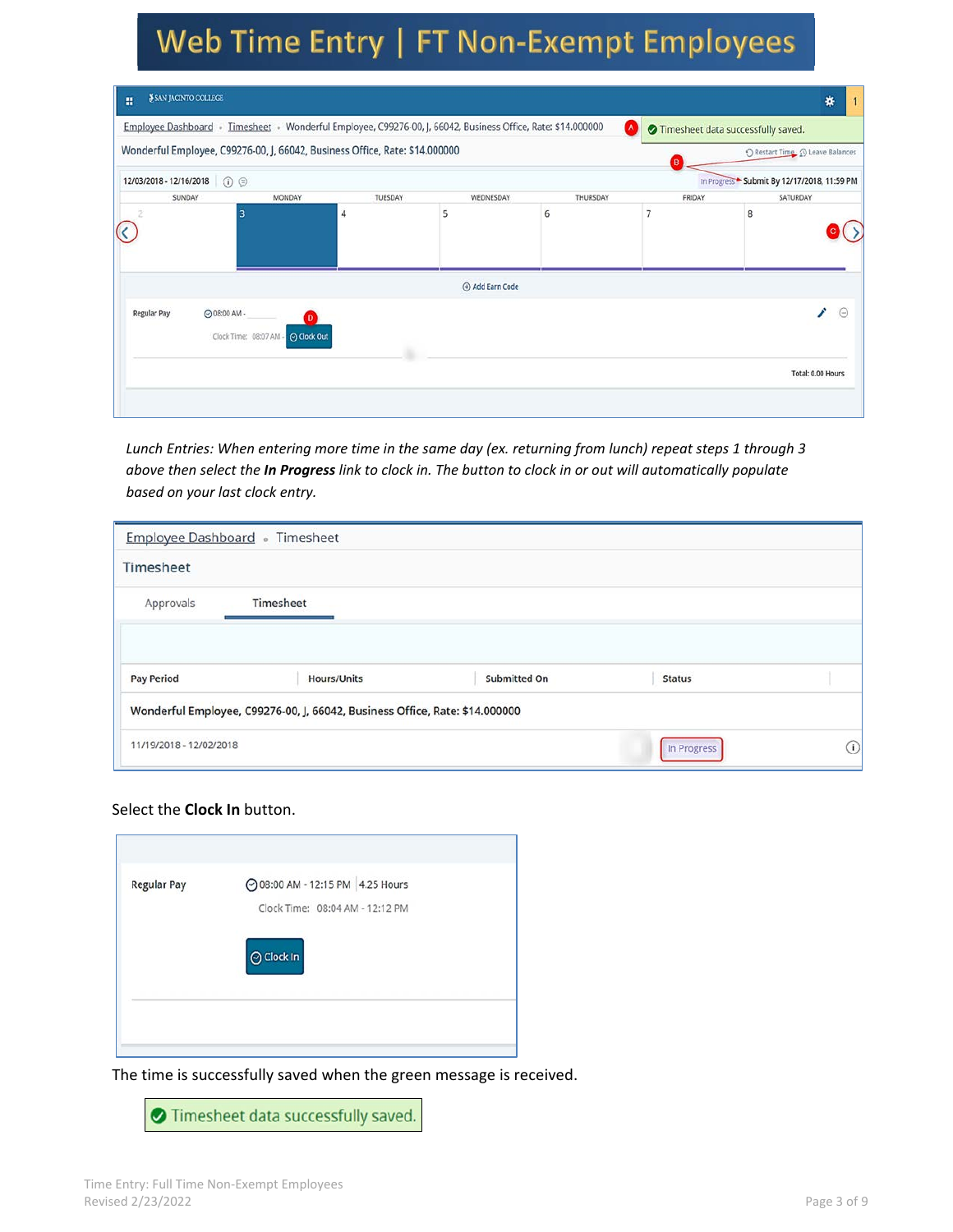## **Section II: Leave Entry**

- 1. Select the day to use leave
- 2. Use the drop arrow to select the leave category
- 3. Use the scroll bar if the leave type is not visible on the screen.
	- A. Enter the *in* time and enter the *out* time



Verify the leave type and total hours are correct then select **Save** to save your entries.

Timesheet data successfully saved.

Additional Notes:

Use the **Add Earn Code** button to add leave to a day with regular time.

Use the **Add More Time** button to add the same type of leave within the same day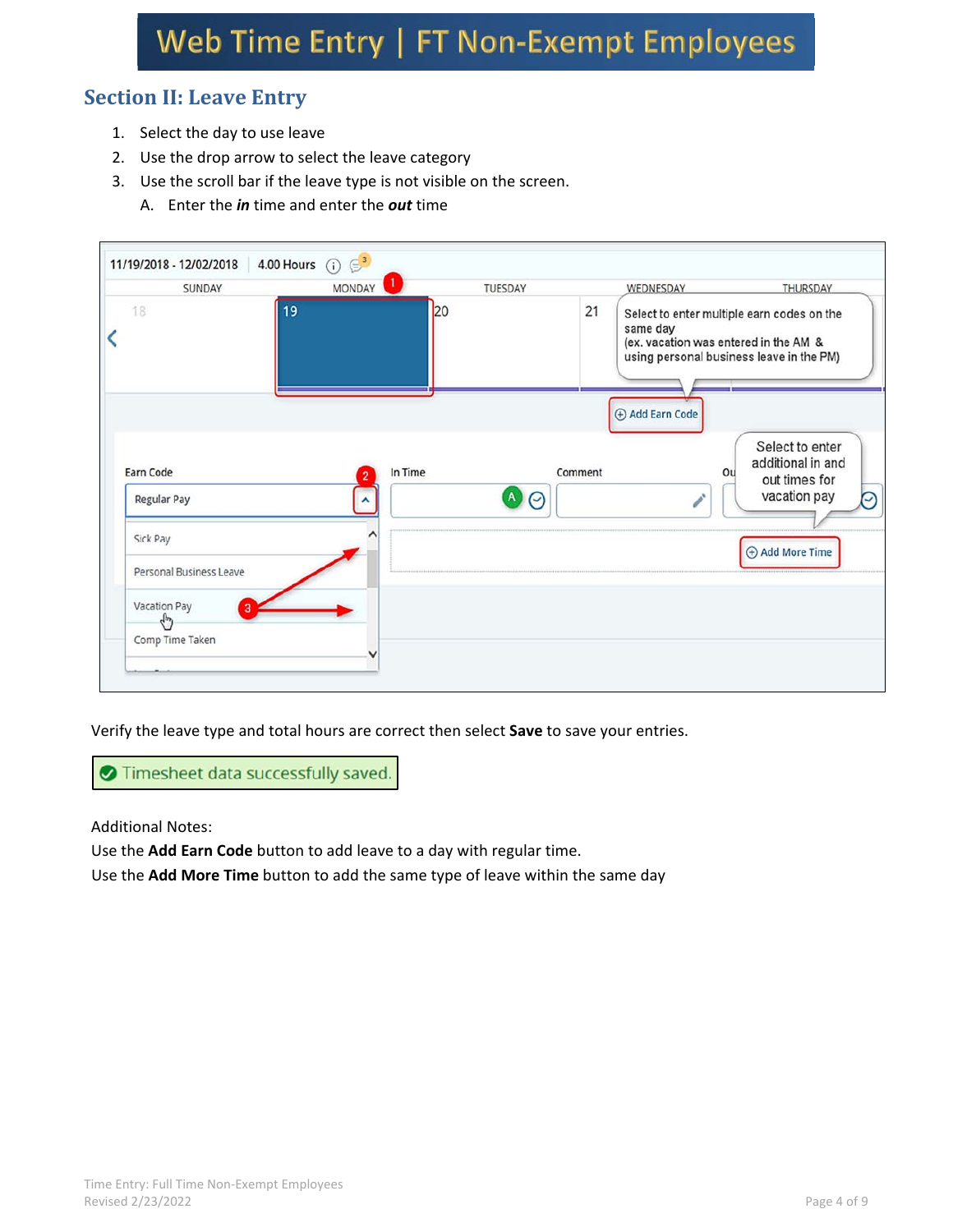#### **Additional Notes**:

Select the **Copy** icon to enter the same type of leave and the same number of hours for multiple days.

- 1. A message will populate indicating the earning code will be copied.
- 2. Verify the type of leave and hours are correct.
- 3. Select each day to copy the leave.
- 4. Select the **Save** button to save your entries.



| COLLEGE        |                                                                                                                                                  |               |                |                                                   |                               |          |        |                 |                     | Ķ.                                                                                                                                      |
|----------------|--------------------------------------------------------------------------------------------------------------------------------------------------|---------------|----------------|---------------------------------------------------|-------------------------------|----------|--------|-----------------|---------------------|-----------------------------------------------------------------------------------------------------------------------------------------|
| 018            | Dard Timesheet June 1, 66042, Business Office, Rate: \$<br>C99276-00, J, 66042, Business Office, Rate: \$ 0000<br>12.00 Hours (i) $\mathbb{S}^3$ |               |                |                                                   |                               | 0000     |        | will be copied. |                     | All entries, including Time In and Out data,<br>hours, and Account Distribution override<br>changes you have made for this earning code |
|                | <b>MONDAY</b><br>19                                                                                                                              | TUESDAY<br>20 | 21             | WEDNESDAY                                         | 22                            | THURSDAY | 23     | FRIDAY          | 24                  | SATURDAY                                                                                                                                |
| $\overline{2}$ | <b>Copy Time Entry</b><br>Vacation Pay: 8.00 Hours (11/19/2018, MONDAY)<br><b>Select Options</b>                                                 |               | SUN            | Pay Period: 11/19/2018 - 12/02/2018<br><b>MON</b> | TUE                           | WED      | THU    | FRI             | X<br>$\odot$<br>SAT |                                                                                                                                         |
| $\epsilon$     | Copy to the end of pay period<br>Include Saturdays                                                                                               |               | 18             | 19<br>8.00 Hours                                  | 20<br>$\overline{\mathbf{3}}$ | 21       | 22     | 23              | 24                  | i<br>而<br>$\Theta$                                                                                                                      |
|                | Include Sundays                                                                                                                                  |               | 25             | 26                                                | 27                            | 28       | 29     | 30              |                     | <b>Account Distribution</b>                                                                                                             |
|                |                                                                                                                                                  |               | $\overline{2}$ |                                                   | đ                             |          | 6      |                 |                     |                                                                                                                                         |
|                |                                                                                                                                                  | Cancel        |                |                                                   |                               |          | Save 4 |                 |                     |                                                                                                                                         |

The entry has been successfully copied.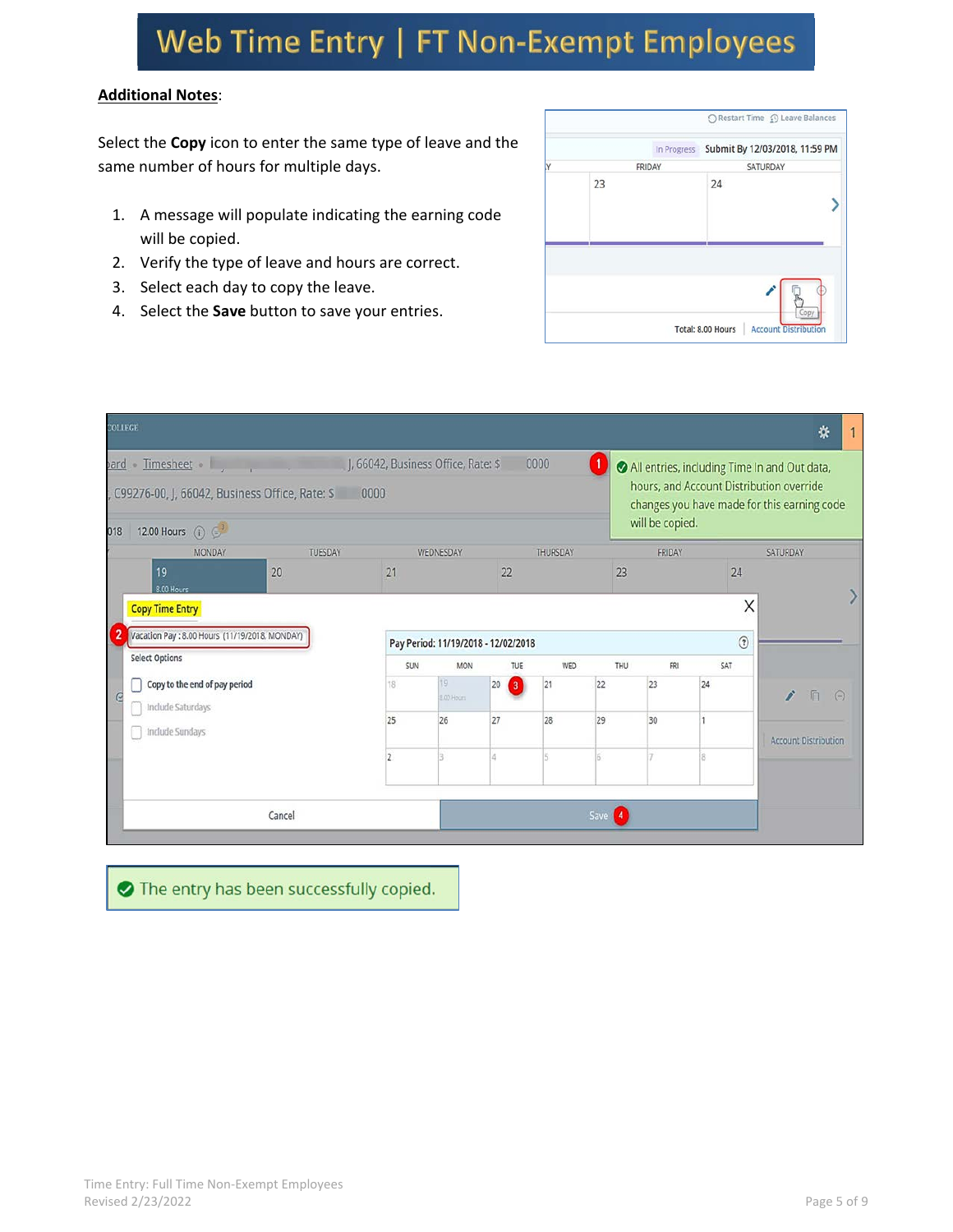## **Section III: Previewing and Submitting the Timesheet**

1. Open the **In Progress** timesheet and select the **Preview** button in the bottom right corner.



- 2. Items that can be viewed on the Preview Screen
	- a. Pay period begin and end dates and the total hours for the timesheet.
	- b. The submission deadline (date and time).
	- c. The breakdown for regular pay and leave time.
	- d. The **scroll bar** will need to be used to view the lower section of the screen.

| Payroll Specialist, C99276-00, J, 66042, Business Office                                      |              |       |  |
|-----------------------------------------------------------------------------------------------|--------------|-------|--|
| A Pay Period: 11/19/2018 - 12/02/2018 80.00 Hours<br><b>B</b> Submit By: 12/03/2018, 11:59 PM |              |       |  |
| <b>Earning Distribution</b>                                                                   | $\circ$      |       |  |
| Earn Code                                                                                     | Shift        | Total |  |
| Regular Pay                                                                                   | $\mathbf{1}$ | 17.50 |  |
| Vacation Pay                                                                                  | 1            | 16.00 |  |
| <b>Jury Duty</b>                                                                              | 1            | 6.50  |  |
| Travel - Leave Time                                                                           | 1            | 16.00 |  |
| Holiday                                                                                       | 1            | 24.00 |  |
| <b>Total Hours</b>                                                                            |              | 80.00 |  |
| <b>Total Units</b>                                                                            |              | 0.00  |  |

- e. The weekly summary section will display the total hours for **each** week of the pay period.
- f. The comments box can be used to enter relevant comments for the pay period (ex. details for travel leave, relationship for bereavement leave, and FMLA dates).
- g. Select the **check** box to certify the timesheet.
- h. Select **Submit** to submit the time for approval.

| <b>Weekly Summary</b>                            | $\mathsf E$                                                                                                   |
|--------------------------------------------------|---------------------------------------------------------------------------------------------------------------|
| Week                                             | <b>Total Hours</b>                                                                                            |
| Week 1                                           | 40.00                                                                                                         |
| Week 2                                           | 40.00                                                                                                         |
| Week 3                                           |                                                                                                               |
|                                                  | Testing the comments section on the biweekly timesheet.                                                       |
| Comment (Optional):<br>1945 characters remaining | I certify that the time entered represents a true and<br>accurate record of my time. I am responsible for any |
| changes made using my ID.                        | H                                                                                                             |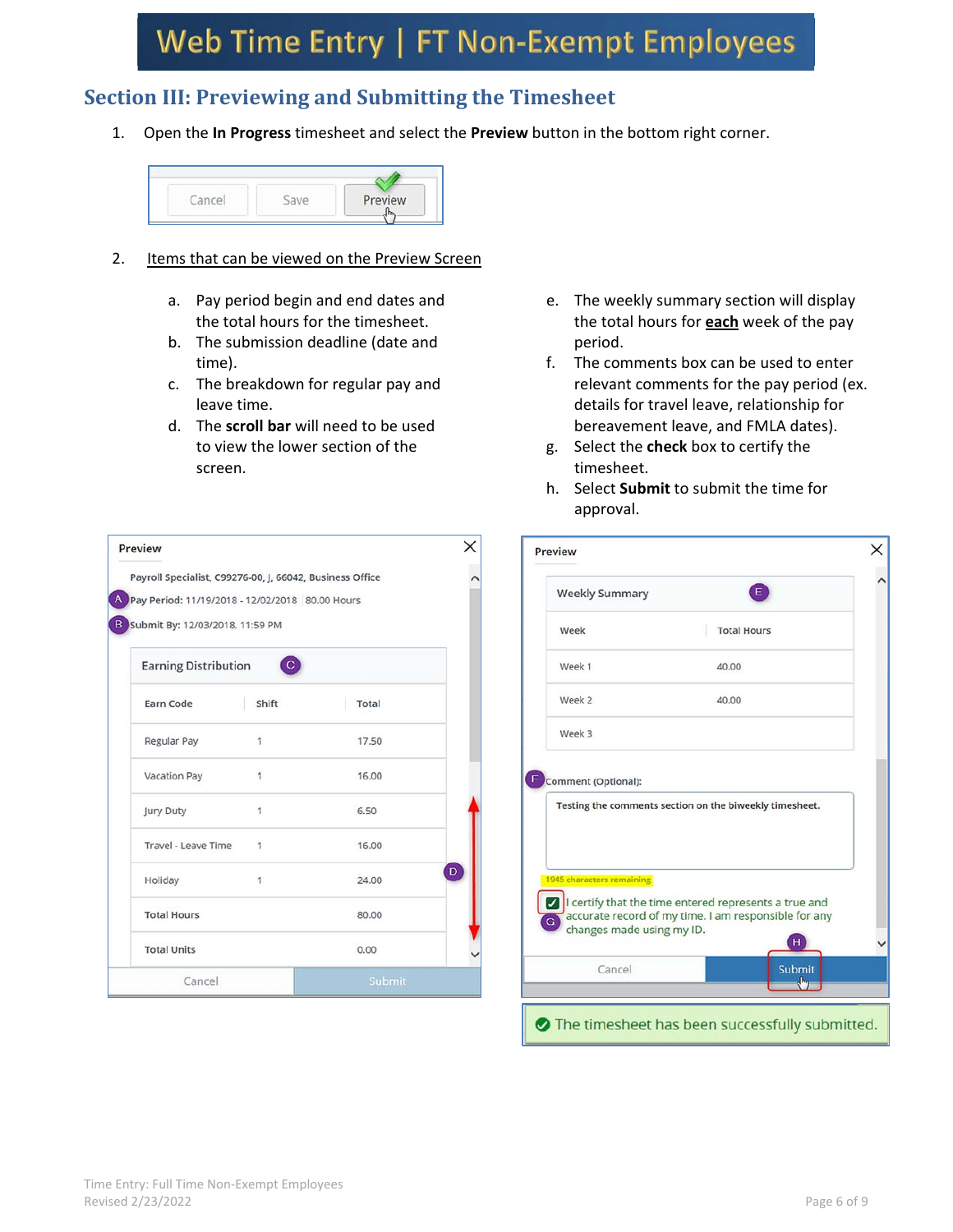## **Section IV: Manual Time Adjustments**

**The steps to manually enter time should only be taken when time is not recorded at the time you arrived or at the end of your day. For example, if the EPAF for your position was not applied prior to your start date.** 

**Manual time adjustments are completed due to unforeseen circumstances. You are expected to clock in and out as soon as you arrive and when you leave for the day. This will eliminate the need for entering a comment on your timesheet and the need to manually enter your time.** 

- A. Select the **date** to enter time on the timesheet screen.
- B. Then select the **clock in** button the time will automatically save. Use the **edit icon** to change the time.



C. Adjusting time on the same day can be completed by using the **Edit** icon on the left side of the timesheet.

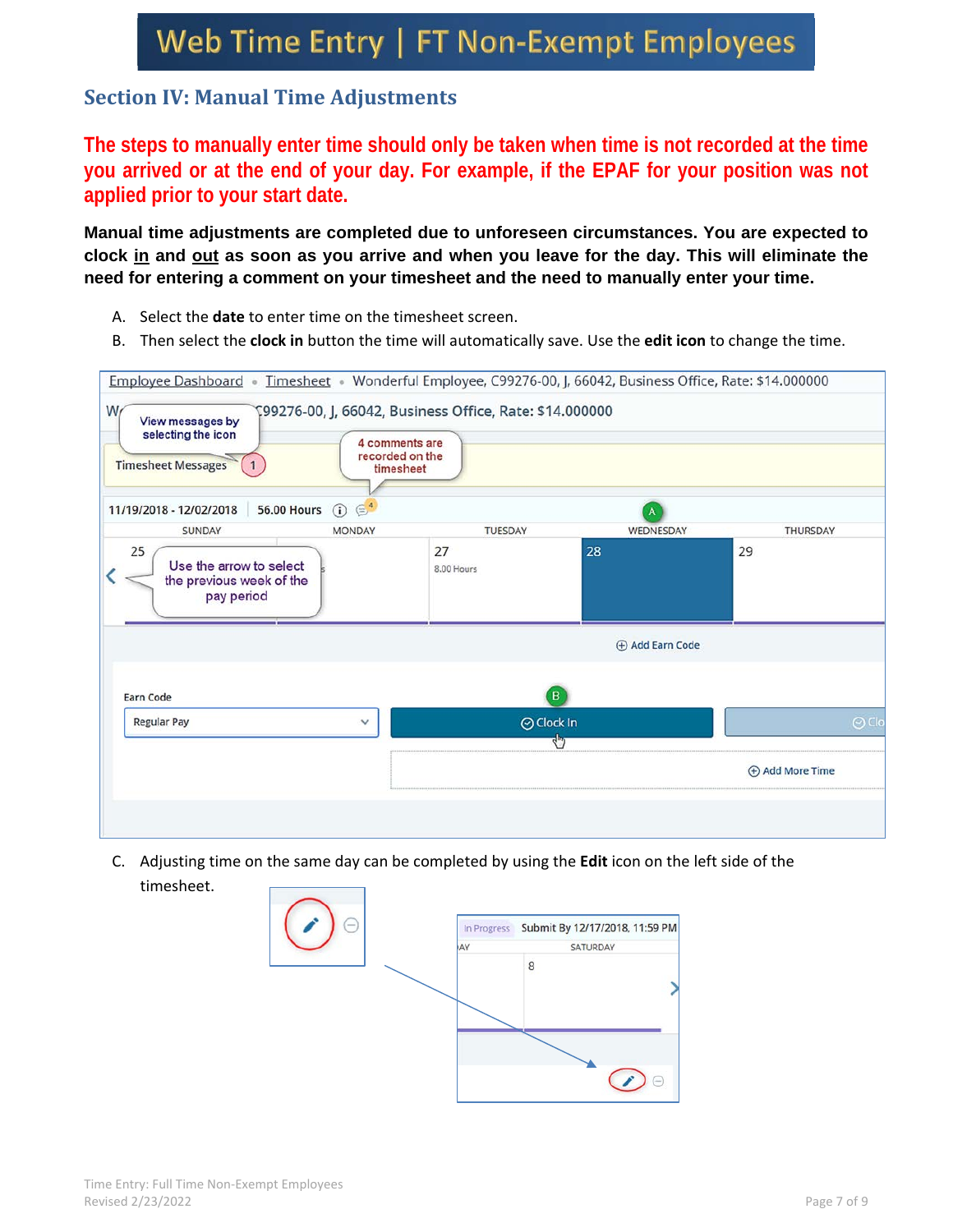#### D. **Caution: The cursor will default to the In Time box.**

Select the time by scrolling through the selection or manually entering the clock time. **Reminder**: Time must be entered in intervals of 15 minutes in the 99:99 format. *The time will have to be manually typed when using time increments ending in 15 or 45.* (Example: 10:00, 10:15, 10:30, and 10:45) If not used, the *error* icon will populate.

|                    |               |          |         | (+) Add Earn Code |                 |                   |         |
|--------------------|---------------|----------|---------|-------------------|-----------------|-------------------|---------|
| Earn Code          |               | In Time  | Comment |                   |                 | Hours             | Θ       |
| <b>Regular Pay</b> | $\mathcal{L}$ | 08:00 AM | $\odot$ |                   | ⊙ Clock Out     | 0.00              | $\odot$ |
|                    |               |          |         |                   | + Add More Time |                   |         |
|                    |               |          |         |                   |                 | Total: 0.00 Hours |         |

Enter a comment explaining **"why"** the time was not recorded when you arrived (or when you left). *S*elect *Confirm* to save the comment.

| Comment                                         |         |
|-------------------------------------------------|---------|
| Assisting manager with new student orientation. |         |
|                                                 |         |
| 13 characters remaining                         |         |
| Cancel                                          | Confirm |
|                                                 | رتان    |

#### **ADDITIONAL NOTES:**

When you manually enter or adjust time, the system will require a *Comment*.

The comment must explain *why* the time was manually entered or adjusted.

After successfully saving your entries, use the **Preview** button and the calendar screen to verify the time is correct.

E. Select *Save* to record the time entry.